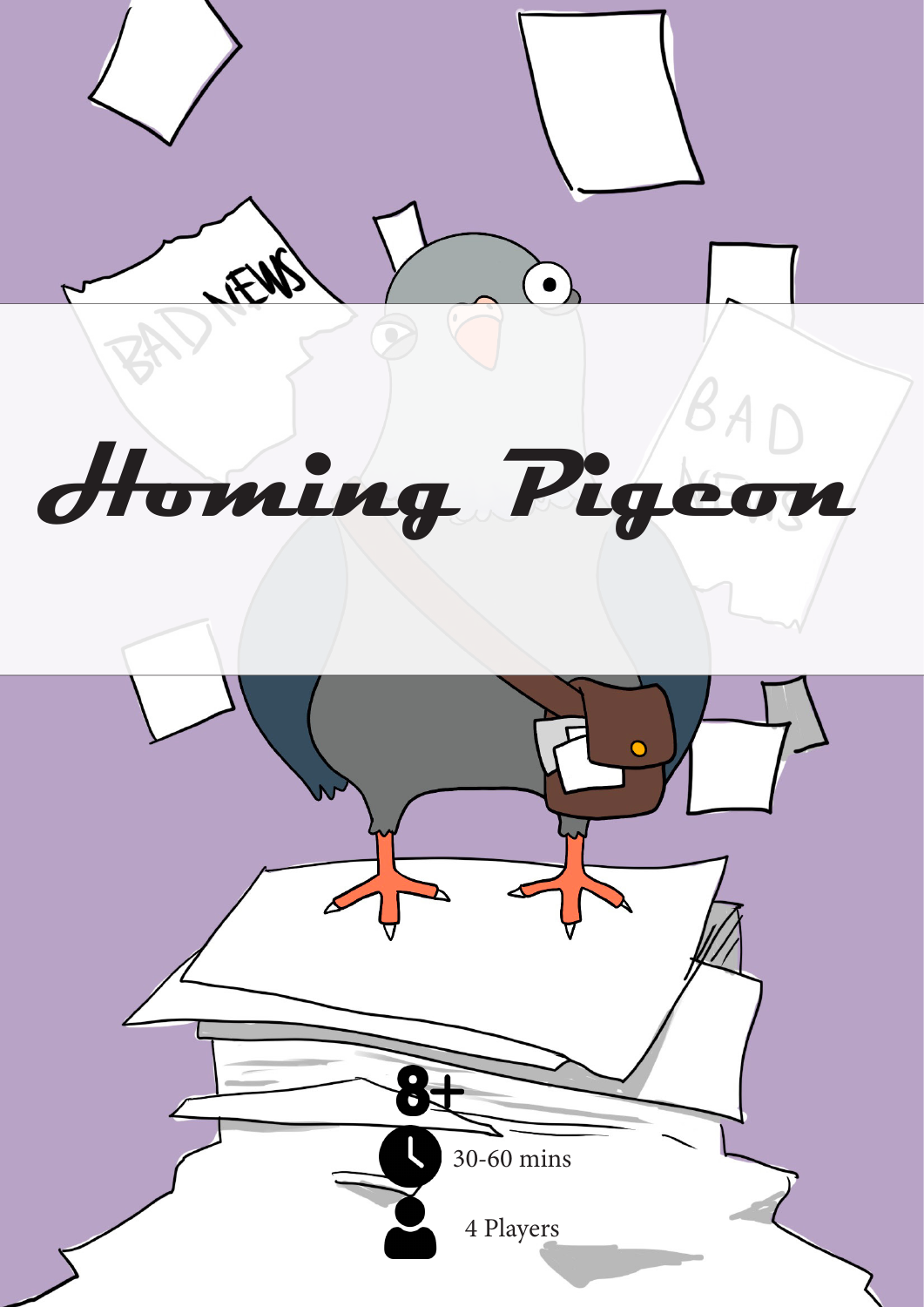In the most popular social media, Homing Pigeon, you will receive and forward so many different messages every day. Will you abide by the principle of the truth and only forward the correct information to the public platform? Or will you not care about the truth and only forward the most eye-catching fake news to let others fall into Doomscrolling together?

# Includes:

- 4 Role Tokens
- 2 Normal Citizens and 2 Spreaders
- 92 Ability Cards
- 69 Event Cards 28 Normal Event Cards 41 Bad Event Cards
- 1 Homing Pigeon Token
- A Rule Book



Normal Event Card Bad Event Card

# **RULES**

### Win Condition:

Normal Citizen: Normal Citizen's goal is to replace all the event cards carried by the homing pigeon with Normal Events.

Spreader: The goal of Spreader is to replace the event cards of other role players with face-up bad events.

#### Setup:

- 1. Players choose their roles as they wish. And place the Role Card besides the player and face up.
- 2. Players of the same role sit opposite each other.
- 3. Shuffle the Event Cards deck and Ability Cards deck.
- 4. Place the Homing Pigeon in the center of the Game Board. And place 4 facedown event cards around the homing pigeon.
- 5. Four ability cards and four event cards are dealt to each player.
- 6. Facedown and place event cards besides players' role cards.